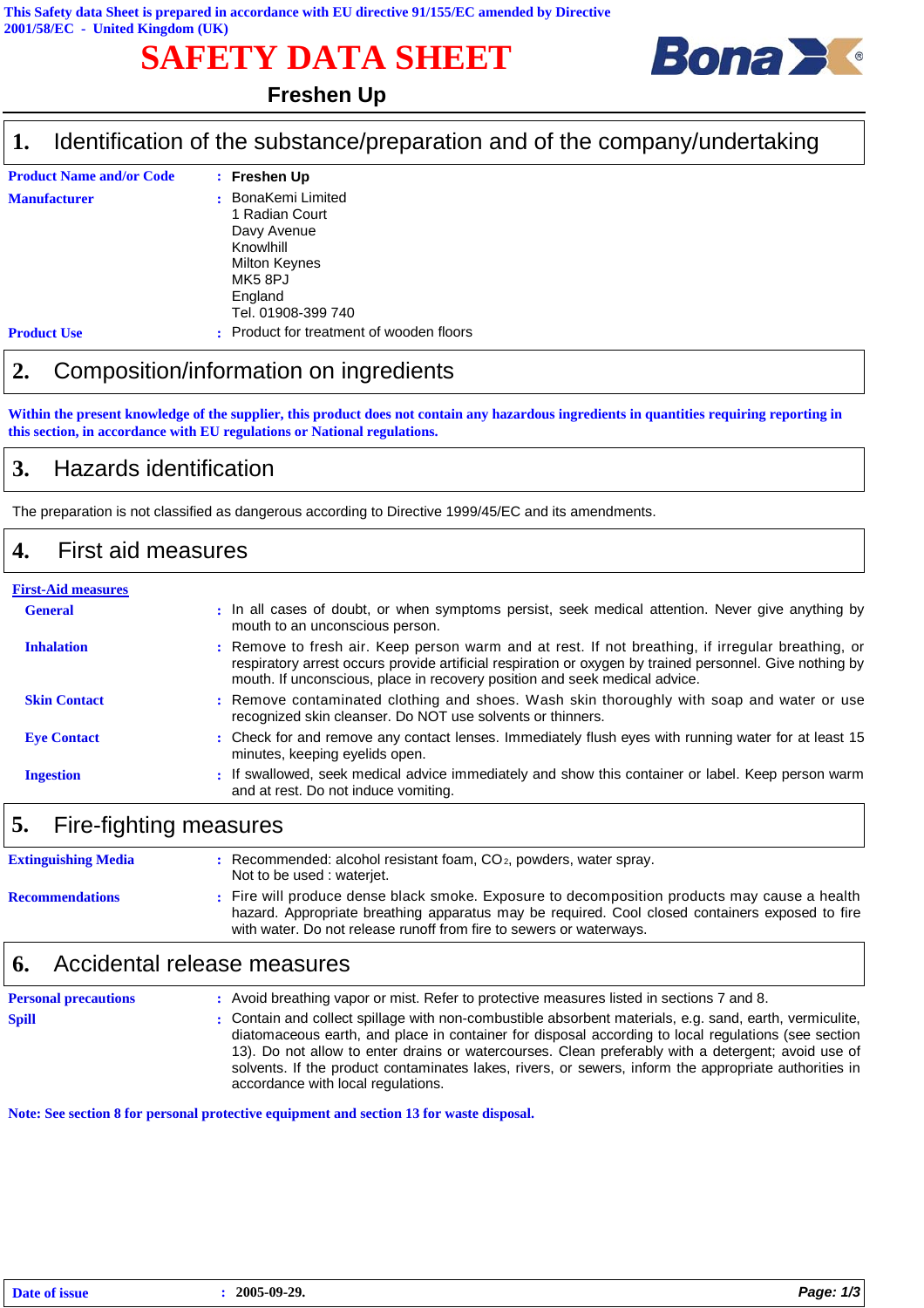#### Handling and storage **7.**

| <b>Handling</b> | : Keep container tightly closed.                                                                                                                                                                                                                                                                                                                                    |
|-----------------|---------------------------------------------------------------------------------------------------------------------------------------------------------------------------------------------------------------------------------------------------------------------------------------------------------------------------------------------------------------------|
|                 | Avoid contact with skin and eyes. Avoid inhalation of vapors and spray mist.                                                                                                                                                                                                                                                                                        |
|                 | Eating, drinking and smoking should be prohibited in area where this material is handled, stored and<br>processed. Workers should wash hands and face before eating, drinking and smoking.                                                                                                                                                                          |
|                 | Put on appropriate personal protective equipment (see Section 8).                                                                                                                                                                                                                                                                                                   |
|                 | Never use pressure to empty: container is not a pressure vessel. Always keep in containers made<br>from the same material as the original one.                                                                                                                                                                                                                      |
|                 | Comply with the health and safety at work laws.                                                                                                                                                                                                                                                                                                                     |
| <b>Storage</b>  | : Store in accordance with local regulations. Must be stored in a dry location. Keep container in a<br>well-ventilated place. Keep away from: OXIDIZING AGENTS, strong alkalis, strong acids.<br>No smoking. Prevent unauthorized access. Containers that are opened must be carefully resealed<br>and kept upright to prevent leakage.<br>Do not empty into drains |
|                 |                                                                                                                                                                                                                                                                                                                                                                     |

## **8.** Exposure controls/personal protection

| <b>Engineering measures</b>           |   | : Provide adequate ventilation. Where reasonably practicable, this should be achieved by the use of<br>local exhaust ventilation and good general extraction. |
|---------------------------------------|---|---------------------------------------------------------------------------------------------------------------------------------------------------------------|
| <b>Occupational Exposure Limits</b>   | ÷ | Not available.                                                                                                                                                |
| <b>Personal protective equipment</b>  |   |                                                                                                                                                               |
| <b>Respiratory system</b>             |   | : Not applicable.                                                                                                                                             |
| <b>Skin and body</b>                  |   | : Not applicable.                                                                                                                                             |
| <b>Hands</b>                          |   | : For prolonged or repeated handling, use gloves: nitrile.                                                                                                    |
|                                       |   | Barrier creams may help to protect the exposed areas of the skin, but should not be applied once<br>exposure has occurred.                                    |
| <b>Eyes</b>                           |   | : Use safety eyewear designed to protect against splash of liquids.                                                                                           |
| <b>Environmental exposure control</b> |   |                                                                                                                                                               |

Do not allow to enter drains or watercourses.

## **9.** Physical and chemical properties

| <b>Physical state</b>   |             | : Liquid.                                     |
|-------------------------|-------------|-----------------------------------------------|
| <b>Odor</b>             |             | : Not available.                              |
| <b>Color</b>            | $\bullet$ . | White.                                        |
| <b>Flash point</b>      |             |                                               |
| pH                      |             | $: 9$ [Basic.]                                |
| <b>Specific gravity</b> |             | : 1 (Water = 1)                               |
| <b>Solubility</b>       |             | : Partially soluble in cold water, hot water. |

## 10. Stability and reactivity

Stable under recommended storage and handling conditions (see section 7).

Hazardous decomposition products: carbon monoxide, carbon dioxide, smoke, oxides of nitrogen.

Keep away from the following materials to prevent strong exothermic reactions: OXIDIZING AGENTS, strong alkalis, strong acids.

## **11.** Toxicological information

There is no data available on the preparation itself. The preparation has been assessed following the conventional method of the Dangerous Preparations Directive 1999/45/EC and is classified for eco-toxicological properties accordingly. See Sections 2 and 15 for details.

Repeated or prolonged contact with the preparation may cause removal of natural fat from the skin, resulting in non-allergic contact dermatitis and absorption through the skin. If splashed in the eyes, the liquid may cause irritation and reversible damage.